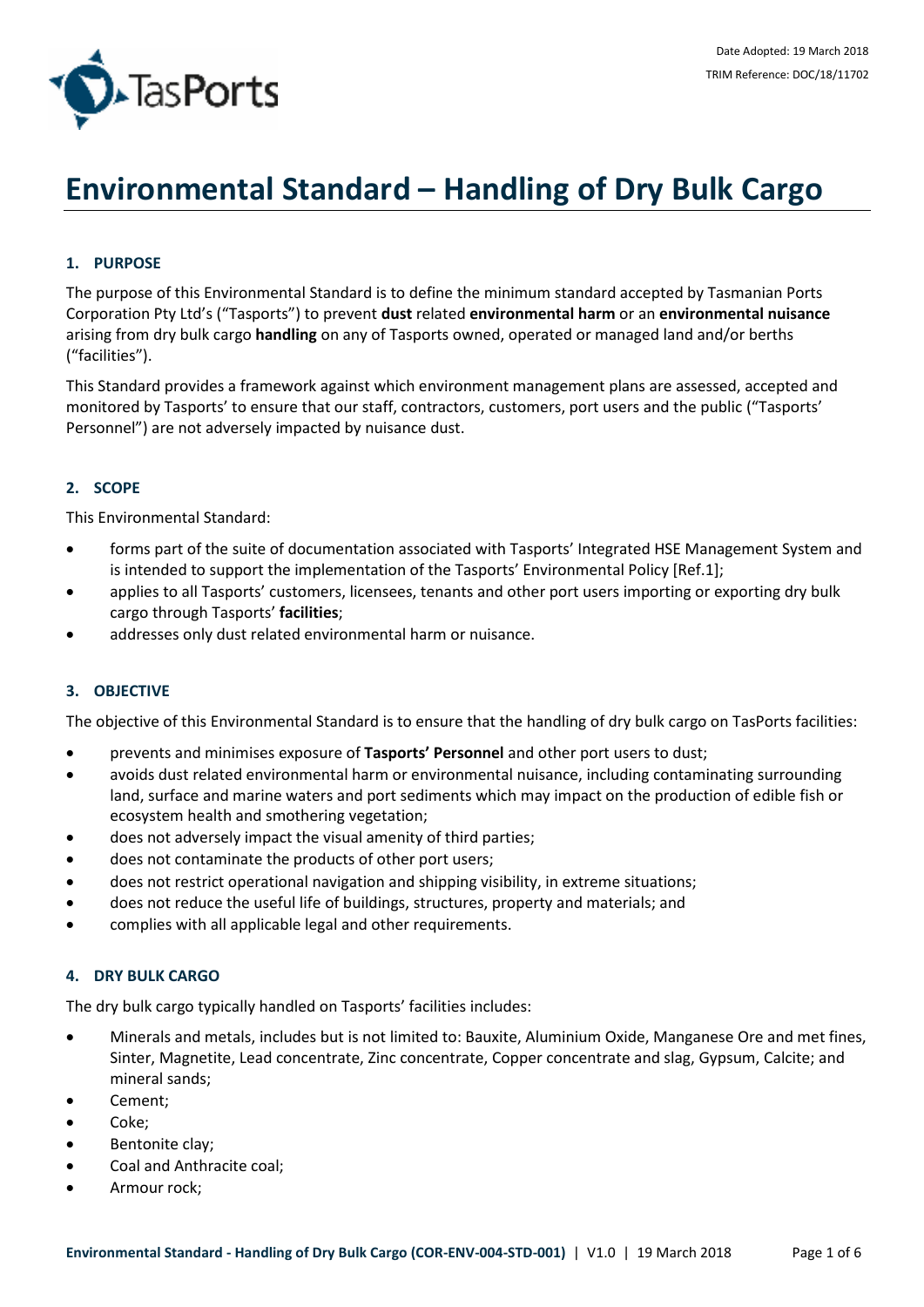

- Clinker;
- Fertiliser; and
- Sand.

## **5. LEGAL AND OTHER REQUIREMENTS**

Under the *Environmental Management and Pollution Control Act 1994* (Tas) ("EMPCA"), it is an offence to cause environmental harm or an environmental nuisance. A person has a general environmental duty to take such steps as are practicable or reasonable to prevent or minimise environmental harm or environmental nuisance caused, or likely to be caused by an activity (i.e. dust generation) conducted by that person ("General Environmental Duty").

The *National Environment Protection (Ambient Air Quality) Measure* (Cth) [Ref.2], sets national standards for six key air pollutants to which most Australians are exposed, including particles PM10 and PM2.5 ("particulates"). This measure sets a PM10 guideline value of  $50\mu g/m^3$  for a 24- hour average period.

The Tasmanian *Environment Protection Policy (Air Quality)* 2004 states that diffuse sources of air pollution including those that may cause environmental nuisance such as dust, should be managed using best practice environmental management so as to:

- minimise emissions; and
- manage those emissions that are unavoidable in a manner that minimises impacts on health, safety or amenity.

The *Work Health and Safety Act 2012* (Tas) ("WHS Act") provides a framework to protect the health, safety and welfare of all workers at work and of other people who might be affected by the work. The *Work Health and Safety Regulations 2012* (Tas) ("WHS Regulations"), specify the way some duties under the **WHS Act** must be met and prescribes procedural or administrative requirements to support the WHS Act, including for example dust containing lead and asbestos. The following approved code of practices under section 274 of the WHS Act provide guidance on and include provisions relating to the management of health impacts associated with dust in the workplace:

- Code of Practice Managing the Work Environment and Facilities [Ref.3]; and
- Code of Practice Managing Risks in Stevedoring [Ref.4].

Tasports' '*Standard Terms and Conditions for Port Access'* ("Port Access Terms") specify environmental requirements that apply to all persons that use and access a port owned by Tasports'. The Port Access Terms require all port users to (among other things):

- comply with all applicable laws, including environmental laws and directions given by Tasports';
- not cause or permit any contamination; and
- immediately notify Tasports' on becoming aware of any contamination or potential breach of obligations under the Port Access Term or pursuant to the *Environmental Management and Pollution Control Act* 1994 (Tas), *Pollution of Waters by Oil and Noxious Substances* Act 1987 (Tas) or any environmental laws or requirements.

Additional environmental requirements may also be included in leases, licences, facility management agreements, service agreements, consultancy agreements, stevedoring arrangements and other Tasports' contracts and Tasports'' policies and procedures.

Identified applicable legal and other requirements relating to dust prevention, dust related environmental harm or an environmental nuisance attributed to dry bulk cargo handling are summarised in the Tasports' Environmental Legal and Other Requirements Register [Ref.5].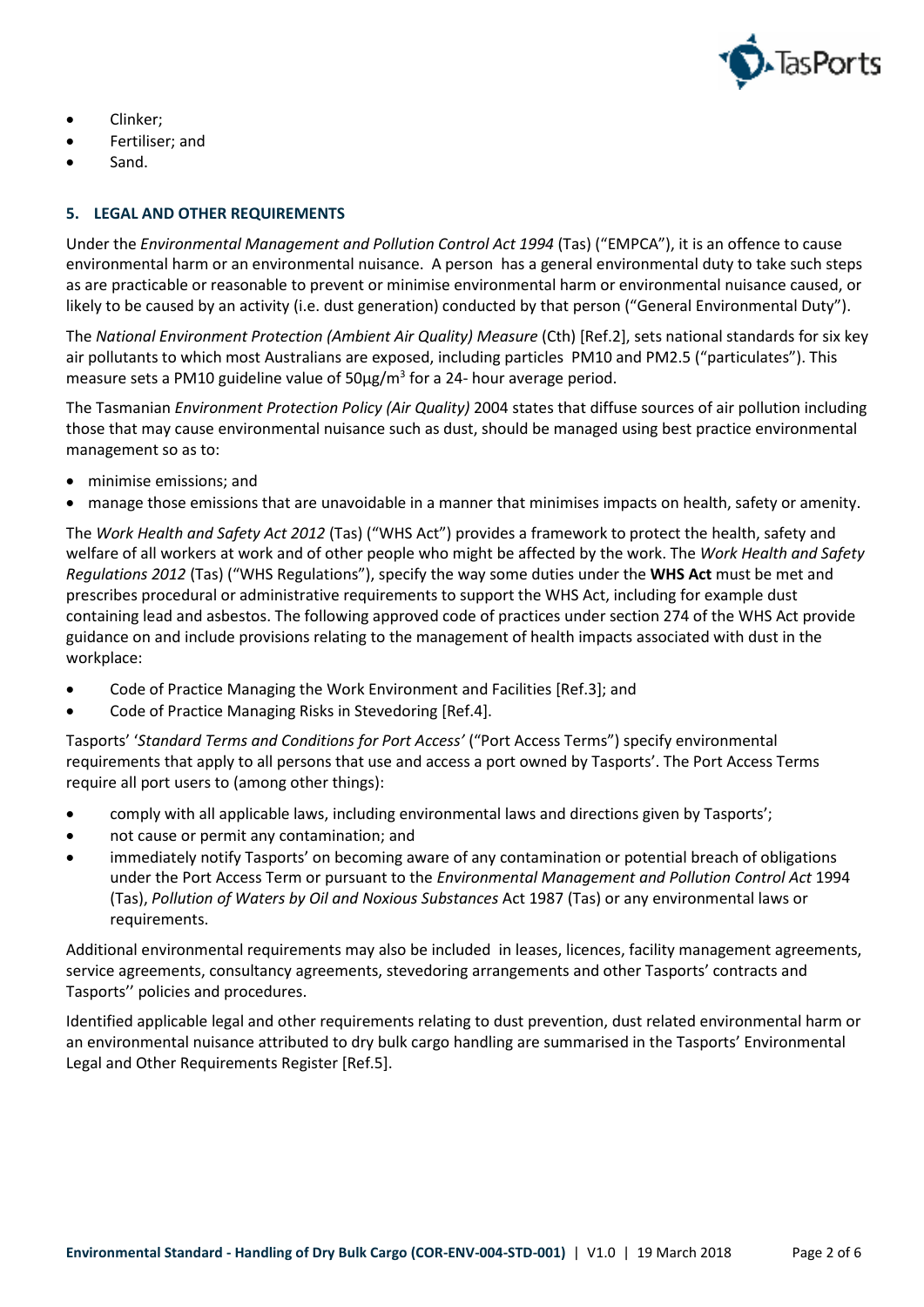

# **6. REQUIREMENTS**

## **6.1. Environmental Management Plan (EMP)**

- 1. Any person performing dry bulk handling, must submit to the Tasports' Manager Environment, an environmental management plan ("EMP") at least 14 days prior to the commencement of any dry bulk cargo handling.
- 2. The **EMP** may be a standalone document, a series of safe operating procedures or safe work practices or part of a combined management plan, unless the activity or regulatory requirements state otherwise. Tasports' will review and assess the EMP and either accept the EMP or require the person performing dry bulk handling to amend the EMP and resubmit it to Tasports'.
- 3. Work must not commence until Tasports' has accepted the EMP. For the avoidance of doubt, notwithstanding any review, assessment or acceptance by Tasports' of the EMP, Tasports' will not be taken to have approved of, endorsed or be responsible or liable for the EMP (or any of its contents) and the EMP is not deemed to have complied with any applicable laws.
- 4. The person performing dry bulk handling must (and must ensure that each of their personnel) comply with the accepted EMP at all times.
- 5. The EMP must include:
	- the name and contact details of the Person In Charge ("PIC") of the dry bulk cargo handling activity;
	- a description of the activity including product quantities, type and operating hours;
	- a risk assessment of dry bulk handling at the **site** against the objectives of this standard;
	- prescribed practices for reducing and controlling and mitigating the risks identified in the risk assessment, including but not limited to:
		- o product type;
		- o plant and equipment selection;
		- o loading and unloading practices;
		- o stockpile management including maximum height;
		- o transport; and
		- o clean-up.
	- any applicable **trigger criteria** for stopping work and/or corrective action; and
	- demonstrate how the PIC will monitor and evaluate the controls to mitigate the risks, including, for example documented visual inspections.
- 6. The EMP may include a site environment plan or map to help illustrate the activity location, presence of other port users and sensitive receptors, and the location of environmental control equipment and devices to mitigate and monitor nuisance dust.

## **6.2. Loading and Unloading**

- 1. The PIC must select, operate and maintain appropriate loading and unloading plant and equipment to prevent the spillage of cargo and the generation of dust.
- 2. Prior to the commencement of loading / unloading of dry bulk cargo from a vessel, sufficient deflectors (or equivalent) must be attached and positioned to prevent particulates discharging directly into Port waters. As a minimum, deflectors (or equivalent) must be placed between the hopper and the vessel and at the point where the grab crosses the vessel's rail.
- 3. During loading / unloading of dry bulk cargo from a vessel, materials must be released at a height and a speed that minimises escape of dust.
- 4. The direct tipping of dry bulk cargo onto the wharf deck by trucks must be discouraged.
- 5. All cargo handling must be carried out at all times in a manner that minimises the spillage of cargo and the generation of dust.
- 6. Weather data must be used to predict adverse weather conditions to allow pro-active dust mitigation measures.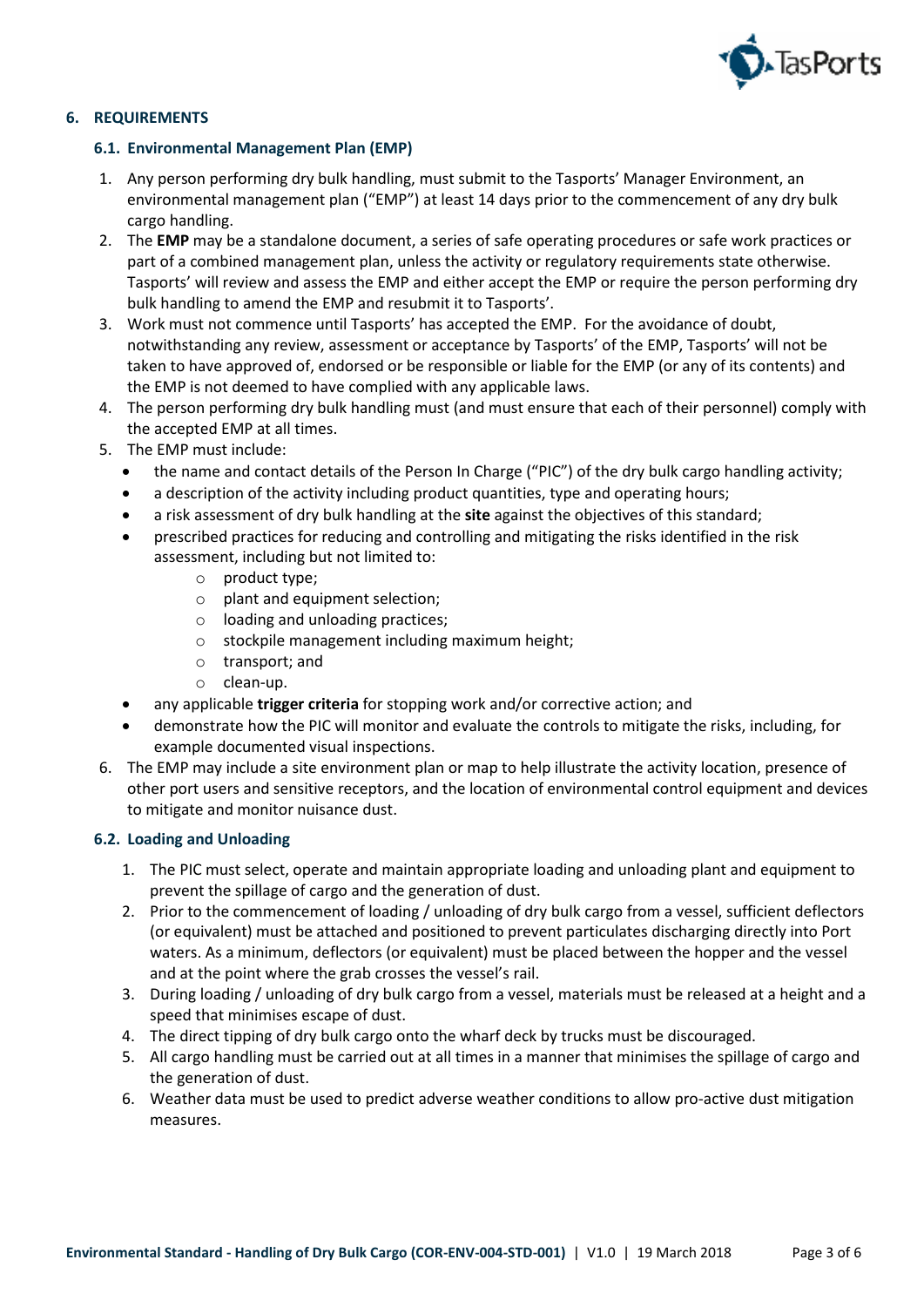

## **6.3. Stockpile Management**

- 1. Where stockpiling is required, all stockpiles of dry bulk materials must be located in an appropriate hardstand area within the boundary of the leased/licensed area to prevent the transfer of sediment or contaminants into the stormwater system, groundwater system or into Port waters.
- 2. Clean water diversions must be installed prior to the establishment of stockpiles.
- 3. The number, footprint, height and length of time stockpiles are on the site must be kept to a minimum.
- 4. Stockpile heights must be reduced when severe weather is forecast and must be commensurate with the material type stockpiled. For example, highly dispersive materials.
- 5. Sediment containment and clean water diversion controls must be maintained at all times.
- 6. Stockpile stabilisation controls must be implemented that are appropriate to the material type, for example, use of water sprays or misting equipment, covering or application of a stockpile veneering or crusting agent and/or placement of wind barriers.
- 7. When handling the stockpile restricted mobile plant and equipment speed limits must be followed.

## **6.4. Transport**

1. When transporting dry bulk cargo on site or on public roads, vehicles must be fitted with a means of ensuring that dust and or cargo is not released during transport. This includes covering loads and may include undertaking tailgate inspections and brush down as required.

## **6.5. Clean-up and Waste Disposal**

- 1. Cleaning plant and equipment must be readily available to allow for progressive clean-up and removal of spillage during bulk cargo handling. For example a vacuum street sweeper, wet vacuum trailer, collection bins and/or something similar.
- 2. All spillage arising from the handling of dry bulk cargo must be cleaned up and where necessary disposed of at the waste disposal location documented in the accepted EMP.
- 3. The location and level of final clean must be accepted by the Tasports' Operations Supervisor prior to completion of dry bulk handling. Final clean up may include manual sweeping and collection of cargo residues around wharf capping, bollards and other wharf features, the removal of cargo residues from stormwater pits, washing of conveyor systems, disposal of contaminated wash water, and provision of vacuum sweepers.
- 4. Cargo residues must not, at any time, be swept or disposed of into Port waters or stormwater systems.

## **6.6. Monitoring and Evaluation**

- 1. The effectiveness of implemented mitigation measures and controls must be monitored through documented audits and inspections.
- 2. Monitoring programs must be considered if the bulk handling activity/activities undertaken on site are considered to have a very high risk of causing environmental nuisance or harm (e.g. visible dust plumes).
- 3. Any dust monitoring program must be developed based on levels of identified risk and in accordance with industry standards (for example Australian Standard AS/NZS 3580.1.1:2007 [Ref.9].

## **6.7. Event & Action Management**

- 1. All environmental hazards or incidents relating to dry bulk cargo handling must be reported to the Tasports' Operations Supervisor, recorded and tracked in the Tasports' Incident Management System (IMS). Such events may include, but are not limited to:
	- nuisance dust complaints;
	- loss of bulk product into Port waters;
	- exceeding the monitoring criteria set for the site or the dry bulk handling Activity, e.g. PM10 value of  $50\mu g/m$ <sup>3</sup> for a 24-hour average;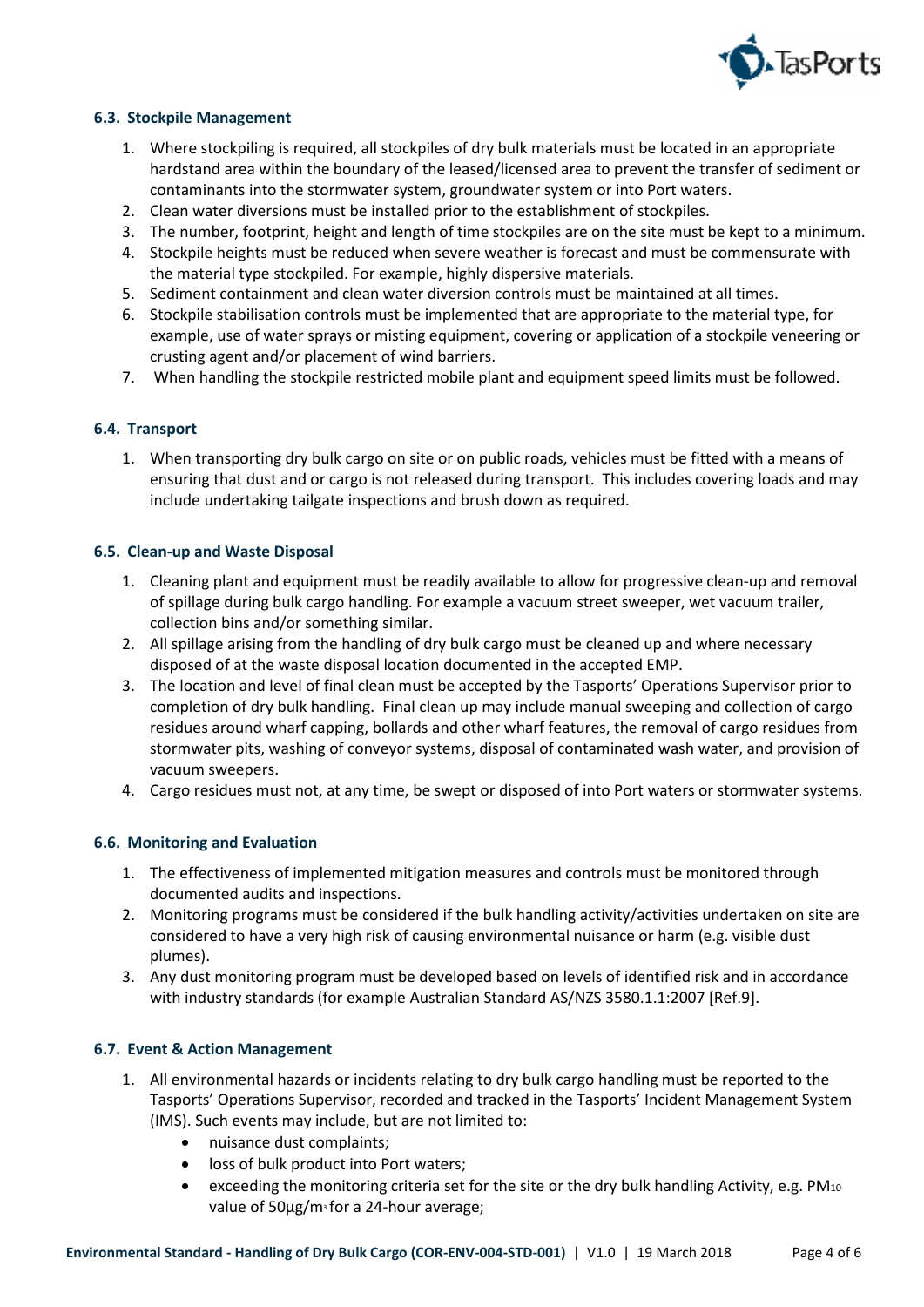

- insufficient implementation of the dust management controls set out in this Standard
- particulates being visibly dispersed past the site during unloading/loading of bulk cargo.
- 2. Corrective and preventative actions arising from environmental hazards, incidents or monitoring programs must be tracked in the Tasports' IMS for effectiveness and closure.

# **7. DEFINITIONS**

 $\mathbf{r}$ 

| Dust                                 | Dust is an aerosol formed by mechanical subdivision of bulk material into airborne fines having<br>the same chemical composition. Dust particles are generally solid and irregular in shape and<br>have diameters greater than one micrometre. The generic term used to describe solid airborne<br>particles generated and dispersed into the air by processes such as handling, crushing and<br>grinding of organic or inorganic materials such as rock, ore, metal, coal, wood or grain and<br>stockpiling of materials and windblown dust. |
|--------------------------------------|-----------------------------------------------------------------------------------------------------------------------------------------------------------------------------------------------------------------------------------------------------------------------------------------------------------------------------------------------------------------------------------------------------------------------------------------------------------------------------------------------------------------------------------------------|
| <b>EMP</b>                           | <b>Environmental Management Plan</b>                                                                                                                                                                                                                                                                                                                                                                                                                                                                                                          |
| Environmental<br>Harm                | As defined in the Environment Management and Pollution Control Act 1994, environmental harm<br>means:                                                                                                                                                                                                                                                                                                                                                                                                                                         |
|                                      | (1) any adverse effect on the environment (of whatever degree or duration) and includes an<br>environmental nuisance.                                                                                                                                                                                                                                                                                                                                                                                                                         |
| Environmental<br>Nuisance            | As defined in the Environment Management and Pollution Control Act 1994, environmental<br>nuisance means a duty of care:                                                                                                                                                                                                                                                                                                                                                                                                                      |
|                                      | (a) the emission, discharge, depositing or disturbance of a pollutant that unreasonably interferes<br>with, or is likely to unreasonably interfere with, a person's enjoyment of the environment; and                                                                                                                                                                                                                                                                                                                                         |
|                                      | (b) any emission, discharge, depositing or disturbance specified in an environment protection<br>policy to be an environmental nuisance;                                                                                                                                                                                                                                                                                                                                                                                                      |
| <b>Facilities</b>                    | Tasports' owned, operated or managed land and/or berths                                                                                                                                                                                                                                                                                                                                                                                                                                                                                       |
| General<br><b>Environmental Duty</b> | As defined in the Environment Management and Pollution Control Act 1994, general<br>environmental duty means the duty of care described in section 23A(1);                                                                                                                                                                                                                                                                                                                                                                                    |
|                                      | (1) A person must take such steps as are practicable or reasonable to prevent or minimise<br>environmental harm or environmental nuisance caused, or likely to be caused, by an activity<br>conducted by that person.                                                                                                                                                                                                                                                                                                                         |
| Handling                             | Handling includes, but is not limited to:                                                                                                                                                                                                                                                                                                                                                                                                                                                                                                     |
|                                      | The 'storage, movement, transfer, packing, disposal, decanting, transport' of dry bulk cargo                                                                                                                                                                                                                                                                                                                                                                                                                                                  |
| <b>PIC</b>                           | Person in Charge                                                                                                                                                                                                                                                                                                                                                                                                                                                                                                                              |
| <b>PM10</b>                          | PM10 is a fraction of dust less than 10 microns in size. This dust fraction has human health<br>concerns as it can penetrate into the lower lung. PM10 is measure in µg/m3.                                                                                                                                                                                                                                                                                                                                                                   |
| Site                                 | Any site owned, operated, managed or controlled by Tasports'.                                                                                                                                                                                                                                                                                                                                                                                                                                                                                 |
| Tasports'                            | Tasmanian Ports Corporation Pty Ltd                                                                                                                                                                                                                                                                                                                                                                                                                                                                                                           |
| Tasports' Personnel                  | Tasports's staff, contractors, customers, port users and the public                                                                                                                                                                                                                                                                                                                                                                                                                                                                           |
| Trigger Criteria                     | There are 2 Trigger Criteria:                                                                                                                                                                                                                                                                                                                                                                                                                                                                                                                 |